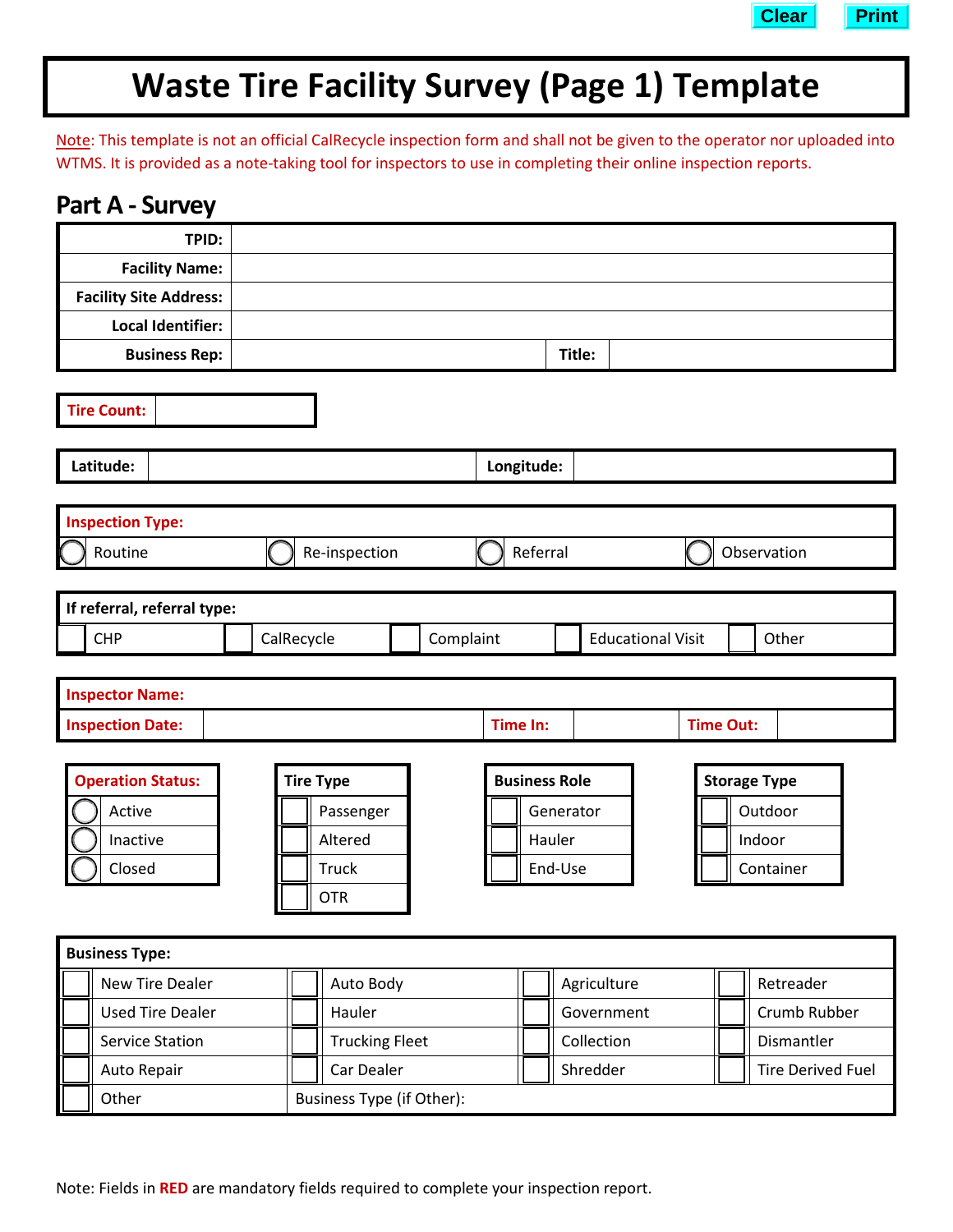## **Part B - Inspection of Waste Tire Dealer, Generator, and End-Use Facility**

| v | A | <b>Hauling and Manifest Requirements</b>                                                |
|---|---|-----------------------------------------------------------------------------------------|
|   |   | PRC § 42951 - Waste Tire Hauler Registration and Transport of Tires                     |
|   |   | PRC § 42953 - Contracts with Registered Waste Tire Haulers                              |
|   |   | PRC § 42956 - Registration/Decal in Vehicle                                             |
|   |   | 14 CCR § 18459 - Responsible Entities Complying with Manifesting Requirements           |
|   |   | 14 CCR § 18459.1 (a)(b)(c) - Tire Program id Number from CalRecycle                     |
|   |   | 14 CCR § 18459.2.1 - Submittal of Manifest Forms and Tire Trip Logs within 90 days      |
|   |   | 14 CCR § 18459.3 - Retention of Manifest Forms and Tire Trip Logs for 3 years           |
|   |   | 14 CCR § 18460.2 - Manifest System Requirements for Registered Waste Tire Haulers       |
|   |   | 14 CCR § 18461 - Manifest System Requirements for Waste Tire End-Use Facilities         |
|   |   | 14 CCR § 18462 - Manifest System Requirements for Tire Dealers or Waste Tire Generators |
|   |   | Other:                                                                                  |

## **Enforcement Status**

| Notice of Violation               | Extension | * Compliance Deadline: |  |  |
|-----------------------------------|-----------|------------------------|--|--|
| Referred / CalRecycle Enforcement |           |                        |  |  |
| In Compliance - No Violations     |           |                        |  |  |

**\*** *Required for Notice of Violation or Extension*

#### **Comments:**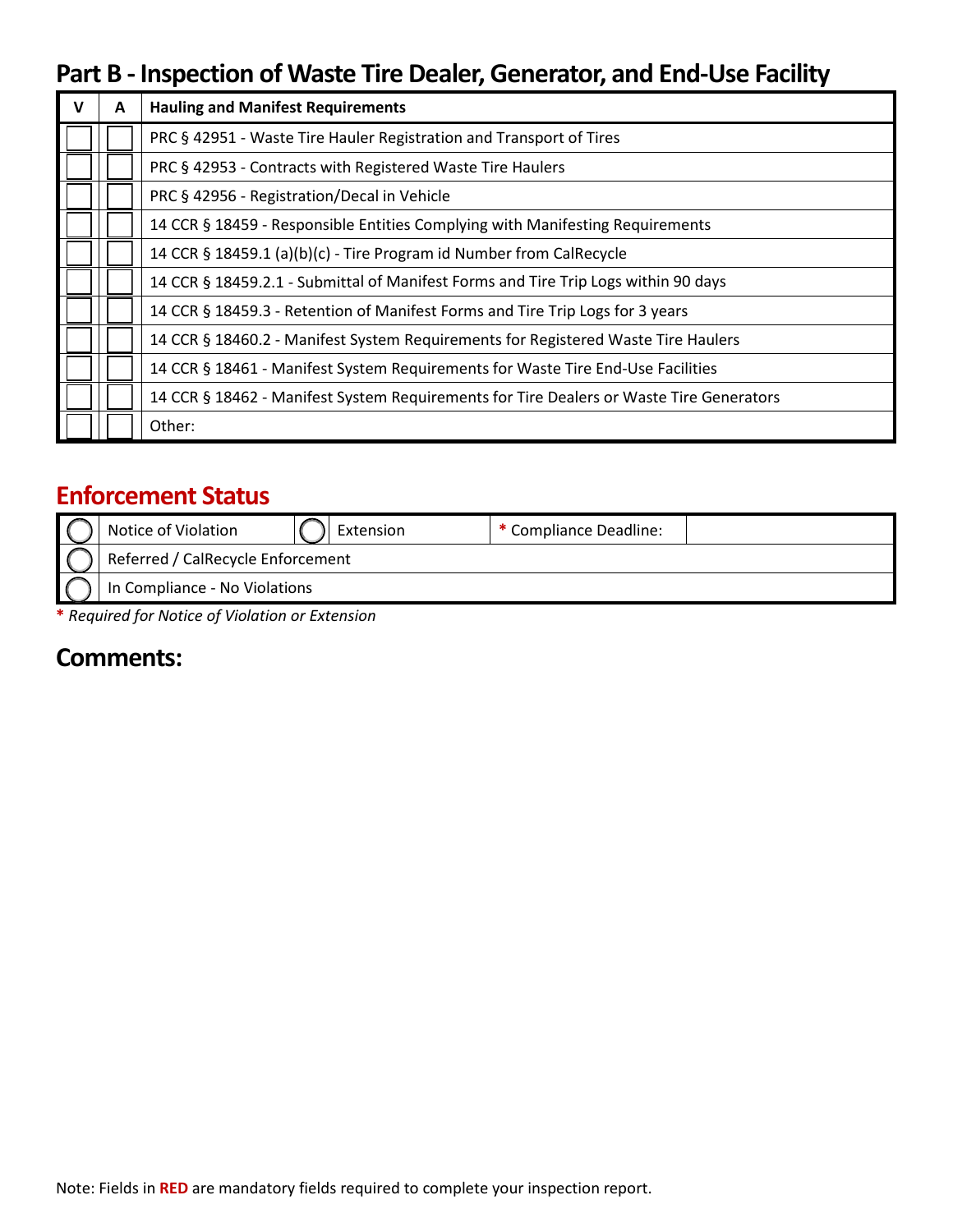# **Waste Tire Facility Inspection (Page 2) Template**

Note: This template is not an official CalRecycle inspection form and shall not be given to the operator nor uploaded into WTMS. It is provided as a note-taking tool for inspectors to use in completing their online inspection reports.

### **Part C - Survey**

| <b>Photos Taken:</b> |  | <b>SWIS Number:</b> |  |
|----------------------|--|---------------------|--|
|                      |  |                     |  |

| <b>Property Owner:</b>  |        |           |  |
|-------------------------|--------|-----------|--|
| Name:                   |        |           |  |
| <b>Phone Number:</b>    |        |           |  |
| <b>Mailing Address:</b> |        |           |  |
| City:                   | State: | Zip Code: |  |

| <b>Facility Type</b>           |             | <b>Permitted Regulatory Status</b> |
|--------------------------------|-------------|------------------------------------|
| Major WTF ( $> = 5,000$ Tires) | Exempt      | Permitted                          |
| Minor WTF (500 - 4,999 Tires)  | Unpermitted | Excluded                           |

#### **Exempt Business Type**

PRC § 42823.5 - Cement Manufacturing Plant with written verification that the facility qualifies for exemption \*

| <b>Excluded Business Type</b>                                                                               |  |  |
|-------------------------------------------------------------------------------------------------------------|--|--|
| PRC § 42808 - Permitted Solid Waste Facility (Landfill, Transfer Station)                                   |  |  |
| 14 CCR § 18420 (a)(2) - Agricultural < 5,000 tires incapable of holding water & used for bumpers or ballast |  |  |
| 14 CCR § 18420 (a)(4) - Tire retreading facility with no more than 3,000 waste tires on premises            |  |  |
| 14 CCR § 18420 (a)(6) - Auto dismantler storing no more than 1,500 waste tires for less than 90 days        |  |  |
| 14 CCR § 18420 (a)(7) & (e) - Tire dealer storing no more than 1,500 waste tires for 90 days *              |  |  |

## **Part D - Inspection of Waste Tire Facility-Waste Tire Storage Standards**

|  | <b>Permit Requirements</b>                     |
|--|------------------------------------------------|
|  | PRC § 42824 - Major Waste Tire Facility Permit |
|  | PRC § 42834 - Minor Waste Tire Facility Permit |
|  | PRC § 42850(a) - Complies with Terms of Permit |
|  | 14 CCR § 18420(a) - Applicable for Permit      |

Note: Fields in **RED** are mandatory fields required to complete your inspection report.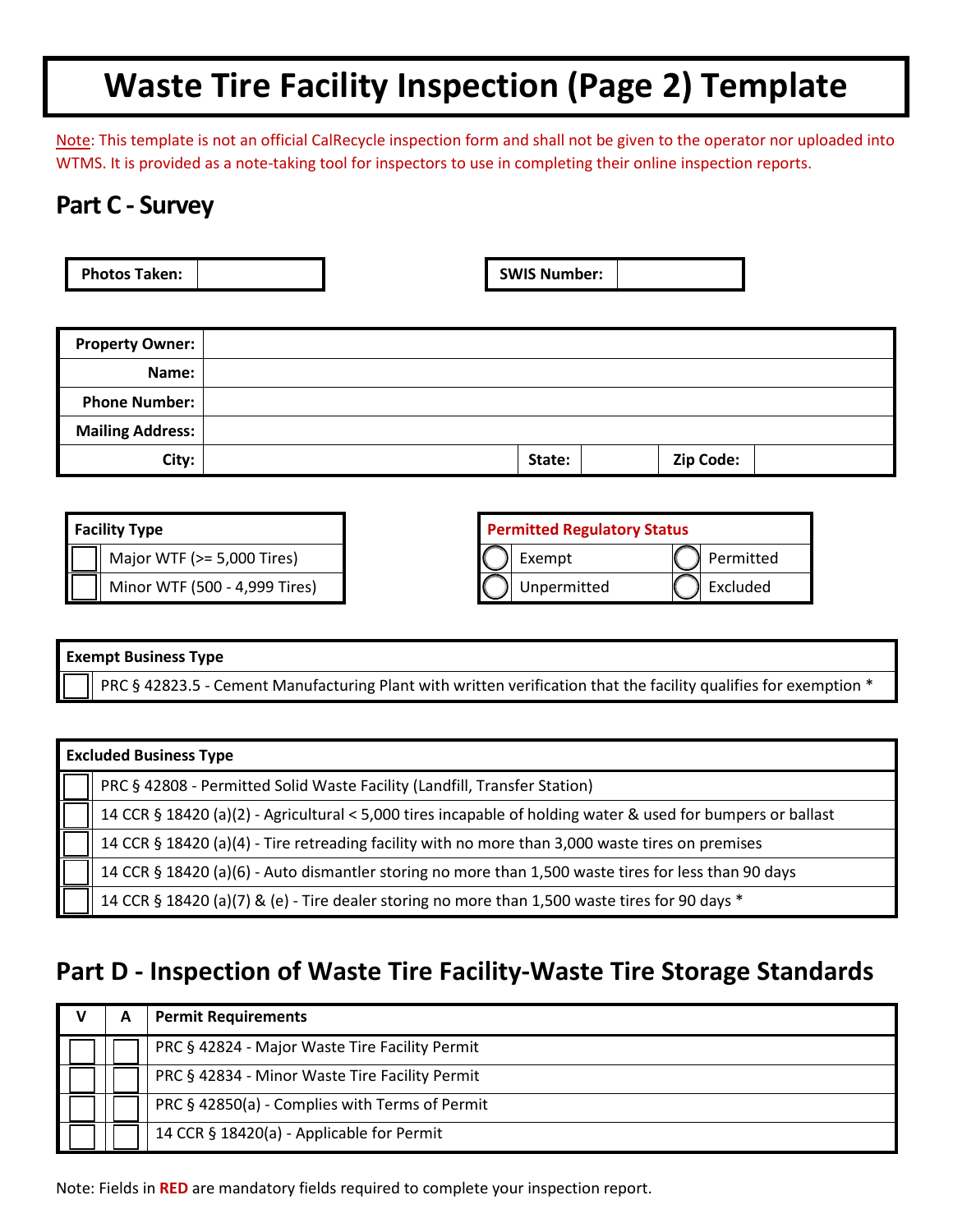|  | 14 CCR § 18423 - Filing Application for Permit |
|--|------------------------------------------------|
|  | 14 CCR § 18432 - Operations Plan               |
|  | 14 CCR § 18433 - Emergency Response Plan       |

| А | Recordkeeping Requirement          |
|---|------------------------------------|
|   | 14 CCR § 18447 - Records Available |

| v | A | Fire Prevention Measures (14 CCR § 17351) |
|---|---|-------------------------------------------|
|   |   | (a) Fire Safety Plan Prepared & Submitted |
|   |   | (b) Communication Equipment               |
|   |   | (c) Fire Control Equipment                |
|   |   | (d) Water Supply                          |
|   |   | (e) Other Fire Prevention Precautions     |

| А | Site Security (14 CCR § 17352) |
|---|--------------------------------|
|   | (a) Signs Posted               |
|   | (b) Attendant Present          |
|   | (c) Access                     |

| `' | А | Vector Control (14 CCR § 17353) |
|----|---|---------------------------------|
|    |   | Vector Control Measures         |

| v | A | Storage of Waste Tires Outdoors (14 CCR § 17354)                             |
|---|---|------------------------------------------------------------------------------|
|   |   | (c) Tire Pile Size                                                           |
|   |   | (d) Tire Pile Setbacks/Height (piles with less than 500 waste tires)         |
|   |   | (e) Tire Pile Setbacks/Height (piles with 500 or more waste tires)           |
|   |   | (f) Tire Pile Separation                                                     |
|   |   | (g) Storage Under Bridges, Trestles, Roadways, Protected From 100-year Flood |
|   |   | (h) Separation of Tire Groups                                                |
|   |   | (i) Rim Removal/Storage of Tires on Rims                                     |
|   |   | (j) Protection from Pyrolytic Oil Runoff                                     |